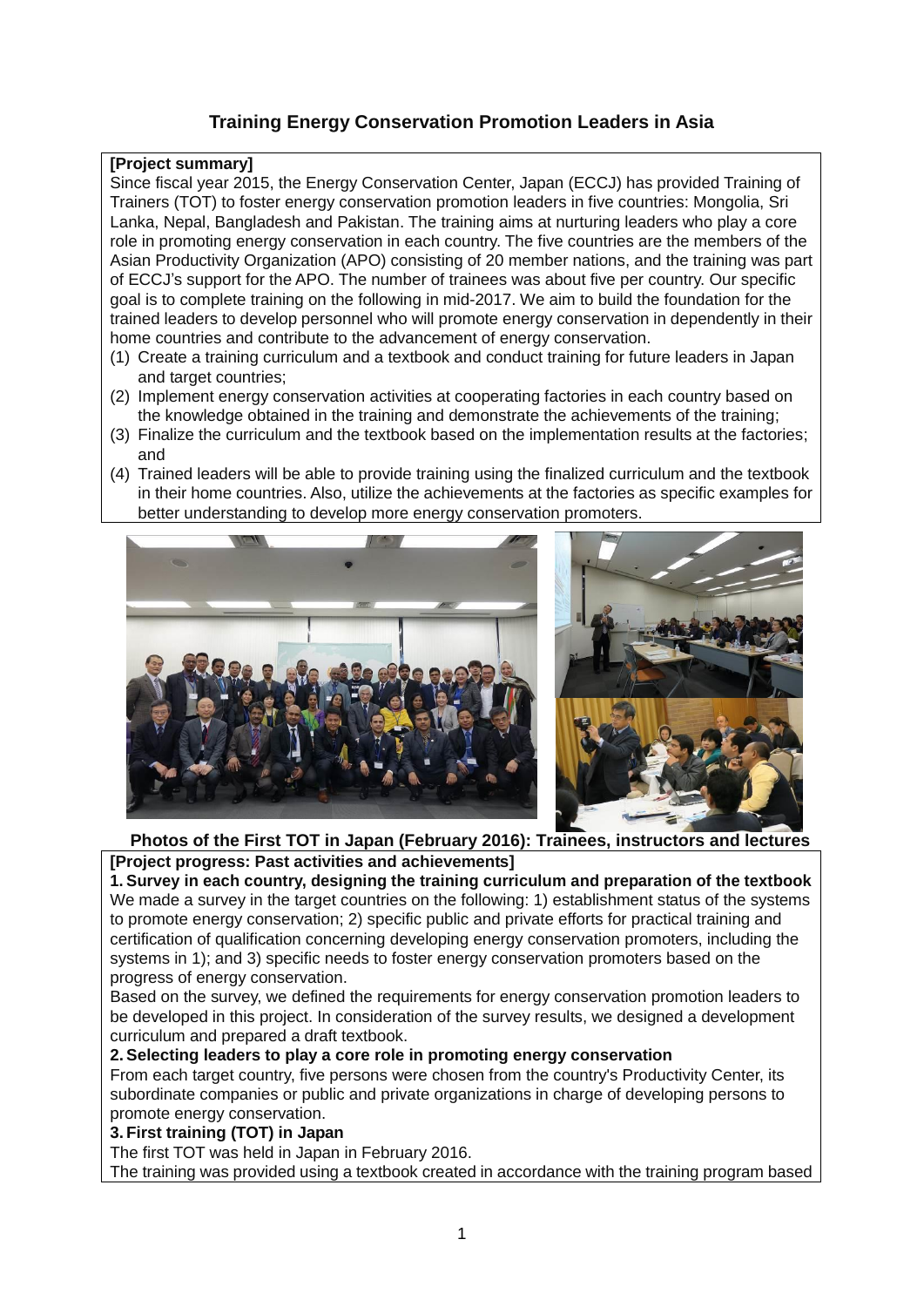on the prepared curriculum. In the training, the contents of the curriculum and the textbook were verified and an action plan was established for human resources training in each country to be provided by the trainees and the activities at cooperating factories.

In addition to a total of 25 trainees, five from each of the five target countries, 13 participants from 10 other APO member nations attended as well. The combined total became 38.

# **4.Second training (TOT) in the target countries**

Following the training in Japan, the second training is held in the target countries. Prior to the second training, the training curriculum and the textbook are improved based on the first TOT results. The improvement is incorporated in the second training.

In the second training, the trainees, who will play a core role in promoting energy conservation in the future as energy conservation promotion leaders in each target country, are joined by local workers from the industry. Also, advice is given on-site to energy conservation promotion leaders at the cooperating factories. To date, the second training was provided in Mongolia and Sri Lanka. In Mongolia, where a cooperating factory was chosen first, a kick-off seminar was held for about 60 workers from Mongolian Productivity Center and the cooperating factory in December 2015. Following the seminar, we visited factories to offer advice on the points of improvement and the future direction of energy conservation activities. Then, energy conservation promotion leaders chosen in the country joined the first TOT in Japan and established a more concrete plan on the development of personnel to promote in energy conservation and the activities at cooperating factories. In May 2016, follow-up activities were held in Mongolia, including those described below.

- ◉ A seminar for 20 participants consisting of those from Mongolian Productivity Center and the industrial sector, including energy conservation leaders.
- ◉ Check-up of the progress of energy conservation activities at cooperating factories (three plants in the food and power distribution industries) and advice on measures for improvements including identified issues





**Mongolia: Training (left: participants of the seminar workshop: right: seminar for factory workers)**



**Mongolia: Survey and giving instructions at cooperating factories (left: wastewater recovery facility at a food plant, right: transformation facility at a power distribution company)**